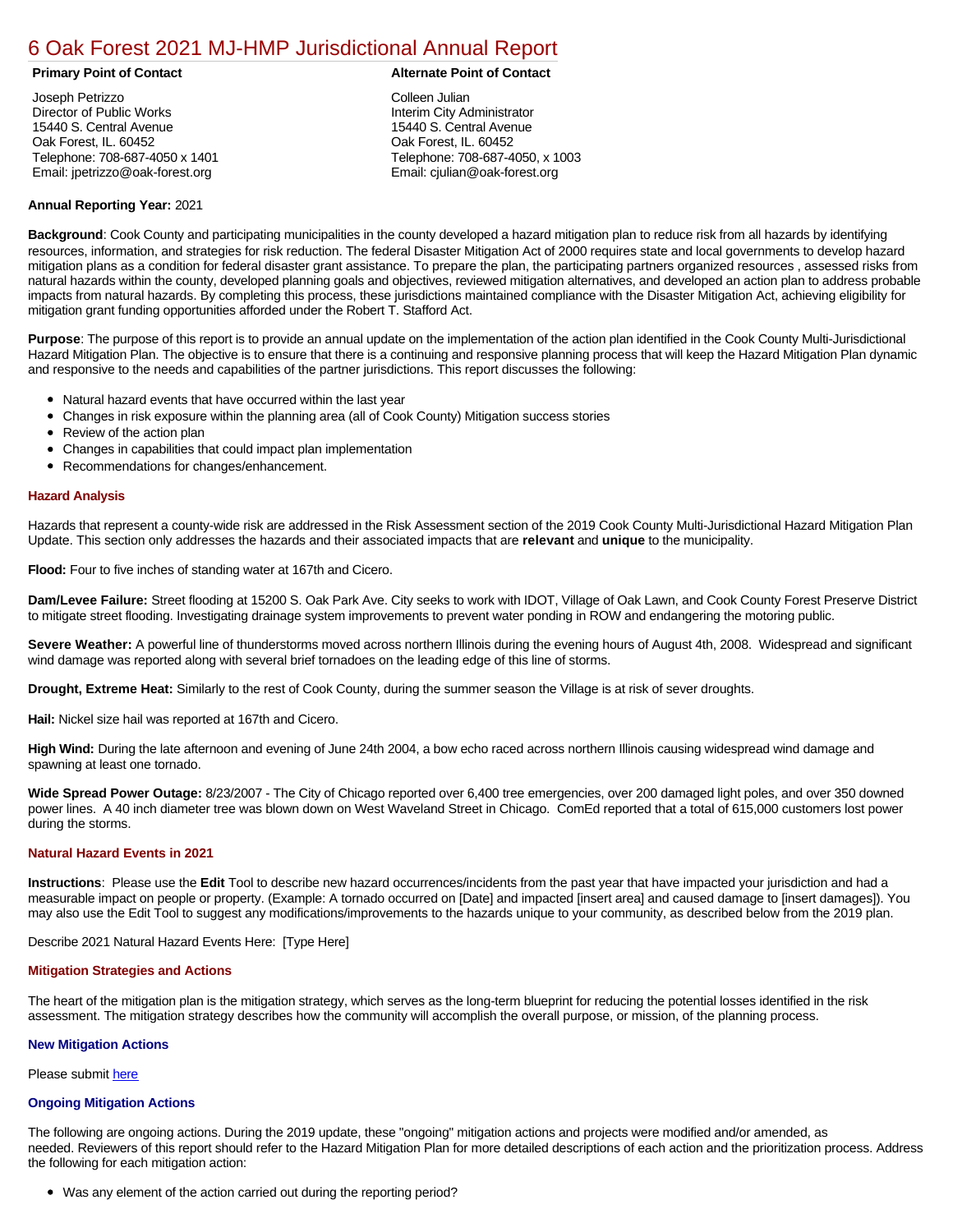# If no action was completed, why?

Г

Is the timeline for implementation or the action still appropriate?

If the action was completed, does it need to be changed or removed from the action plan?

| TABLE: HAZARD MITIGATION ACTION PLAN MATRIX                                                                                                                                                                                                                                                                                                                                        |                                                                                  |                                                    |                                                                                              |                                 |                                                                                                                                   |                          |                                                                                                                                |                                                            |  |  |  |
|------------------------------------------------------------------------------------------------------------------------------------------------------------------------------------------------------------------------------------------------------------------------------------------------------------------------------------------------------------------------------------|----------------------------------------------------------------------------------|----------------------------------------------------|----------------------------------------------------------------------------------------------|---------------------------------|-----------------------------------------------------------------------------------------------------------------------------------|--------------------------|--------------------------------------------------------------------------------------------------------------------------------|------------------------------------------------------------|--|--|--|
| <b>Completion status legend:</b><br>$N = New$<br>$O =$ Action Ongoing toward Completion<br>$R =$ Want Removed from Annex<br>$C =$ Project Completed<br>$X = No$ Action Taken                                                                                                                                                                                                       |                                                                                  |                                                    |                                                                                              |                                 |                                                                                                                                   |                          |                                                                                                                                |                                                            |  |  |  |
| 2021 Status                                                                                                                                                                                                                                                                                                                                                                        | 2020 Status                                                                      | 2019 Status                                        | <b>Hazards</b><br><b>Mitigated</b>                                                           | <b>Objectives</b><br>Met        | Lead<br><b>Agencies</b>                                                                                                           | <b>Estimated</b><br>Cost | Sources of<br><b>Funding</b>                                                                                                   | <b>Timeline/Projected</b><br><b>Completion Date</b><br>(a) |  |  |  |
| Action O2.1-Where appropriate, support retrofitting, purchase, or relocation of structures in hazard-prone areas to prevent future structure damage. Give<br>priority to properties with exposure to repetitive losses.                                                                                                                                                            |                                                                                  |                                                    |                                                                                              |                                 |                                                                                                                                   |                          |                                                                                                                                |                                                            |  |  |  |
| Status Description: working on fixing and replacement of damage structure                                                                                                                                                                                                                                                                                                          |                                                                                  |                                                    |                                                                                              |                                 |                                                                                                                                   |                          |                                                                                                                                |                                                            |  |  |  |
| Ongoing                                                                                                                                                                                                                                                                                                                                                                            |                                                                                  | Ongoing                                            | Αll                                                                                          | 7, 13                           | City of Oak<br>Forest                                                                                                             | High                     | <b>FEMA Hazard</b><br>Mitigation<br>Grants                                                                                     | Long-term<br>(depending on<br>funding)                     |  |  |  |
|                                                                                                                                                                                                                                                                                                                                                                                    | Action 02.2-Continue to support the county-wide actions identified in this plan. |                                                    |                                                                                              |                                 |                                                                                                                                   |                          |                                                                                                                                |                                                            |  |  |  |
| Status Description: working the with department and other departments to improve the waterways to pervent flooding                                                                                                                                                                                                                                                                 |                                                                                  |                                                    |                                                                                              |                                 |                                                                                                                                   |                          |                                                                                                                                |                                                            |  |  |  |
| Ongoing                                                                                                                                                                                                                                                                                                                                                                            |                                                                                  | Ongoing                                            | All                                                                                          | All                             | City of Oak<br>Forest                                                                                                             | Low                      | <b>General Fund</b>                                                                                                            | Short- and long-term                                       |  |  |  |
|                                                                                                                                                                                                                                                                                                                                                                                    |                                                                                  |                                                    | Action O2.3—Actively participate in the plan maintenance strategy identified in this plan.   |                                 |                                                                                                                                   |                          |                                                                                                                                |                                                            |  |  |  |
|                                                                                                                                                                                                                                                                                                                                                                                    |                                                                                  | Status Description: working on plan strategy       |                                                                                              |                                 |                                                                                                                                   |                          |                                                                                                                                |                                                            |  |  |  |
| Ongoing                                                                                                                                                                                                                                                                                                                                                                            |                                                                                  | Ongoing                                            | All                                                                                          | 3, 4, 6                         | DHSEM City of<br>Oak Forest                                                                                                       | Low                      | <b>General Fund</b>                                                                                                            | Short-term                                                 |  |  |  |
|                                                                                                                                                                                                                                                                                                                                                                                    |                                                                                  |                                                    |                                                                                              |                                 |                                                                                                                                   |                          | Action 02.4—Consider participation in incentive-based programs such as the Community Rating System, Tree City, and StormReady. |                                                            |  |  |  |
| <b>Status Description:</b>                                                                                                                                                                                                                                                                                                                                                         |                                                                                  |                                                    |                                                                                              |                                 |                                                                                                                                   |                          |                                                                                                                                |                                                            |  |  |  |
| Ongoing                                                                                                                                                                                                                                                                                                                                                                            |                                                                                  | Ongoing                                            | All                                                                                          | 3, 4, 5, 6, 7, 9,<br>10, 11, 13 | City of Oak<br>Forest                                                                                                             | Low                      | <b>General Fund</b>                                                                                                            | Long-term                                                  |  |  |  |
| Action O2.5-Maintain good standing under the National Flood Insurance Program by implementing programs that meet or exceed the minimum NFIP<br>requirements. Such programs include enforcing an adopted flood damage prevention ordinance, participating in floodplain mapping updates, and providing<br>public assistance and information on floodplain requirements and impacts. |                                                                                  |                                                    |                                                                                              |                                 |                                                                                                                                   |                          |                                                                                                                                |                                                            |  |  |  |
| Status Description: Have programs in place for enforcing an adopted flood damage prevention ordinance, participating in floodplain mapping updates,<br>and providing public assistance and information on floodplain requirements and impacts                                                                                                                                      |                                                                                  |                                                    |                                                                                              |                                 |                                                                                                                                   |                          |                                                                                                                                |                                                            |  |  |  |
| Ongoing                                                                                                                                                                                                                                                                                                                                                                            |                                                                                  | Ongoing                                            | Flooding                                                                                     | 4, 6, 9                         | City of Oak<br>Forest                                                                                                             | Low                      | <b>General Fund</b>                                                                                                            | Short-term and<br>ongoing                                  |  |  |  |
|                                                                                                                                                                                                                                                                                                                                                                                    |                                                                                  |                                                    |                                                                                              |                                 | Action O2.6—Where feasible, implement a program to record high water marks following high-water events.                           |                          |                                                                                                                                |                                                            |  |  |  |
| <b>Status Description: no action was taken</b>                                                                                                                                                                                                                                                                                                                                     |                                                                                  |                                                    |                                                                                              |                                 |                                                                                                                                   |                          |                                                                                                                                |                                                            |  |  |  |
| Ongoing                                                                                                                                                                                                                                                                                                                                                                            |                                                                                  | Ongoing                                            | Flooding,<br>Severe<br>Weather                                                               | 3, 6, 9                         | City of Oak<br>Forest                                                                                                             | Medium                   | General Fund:<br><b>FEMA Grant</b><br>Funds (Public<br>Assistance)                                                             | Long-term                                                  |  |  |  |
|                                                                                                                                                                                                                                                                                                                                                                                    |                                                                                  |                                                    |                                                                                              |                                 | Action 02.7-Integrate the hazard mitigation plan into other plans, programs, or resources that dictate land use or redevelopment. |                          |                                                                                                                                |                                                            |  |  |  |
|                                                                                                                                                                                                                                                                                                                                                                                    |                                                                                  | <b>Status Description: working with developers</b> |                                                                                              |                                 |                                                                                                                                   |                          |                                                                                                                                |                                                            |  |  |  |
| Ongoing                                                                                                                                                                                                                                                                                                                                                                            |                                                                                  | Ongoing                                            | All                                                                                          | 3, 4, 6, 10, 13                 | Oak Forest<br><b>Building</b><br>Department                                                                                       | Low                      | <b>General Fund</b>                                                                                                            | Short-term                                                 |  |  |  |
| Action 02.8—Seek SAFER, or Assistance to Firefighters Grant funding for fire apparatus.                                                                                                                                                                                                                                                                                            |                                                                                  |                                                    |                                                                                              |                                 |                                                                                                                                   |                          |                                                                                                                                |                                                            |  |  |  |
| Status Description: no action was taken                                                                                                                                                                                                                                                                                                                                            |                                                                                  |                                                    |                                                                                              |                                 |                                                                                                                                   |                          |                                                                                                                                |                                                            |  |  |  |
|                                                                                                                                                                                                                                                                                                                                                                                    |                                                                                  | Ongoing                                            | Drought,<br>Extreme Heat,<br>Lightning, High<br>Wind, Tornado,<br>Widespread<br>Power Outage | 1                               | City of Oak<br>Forest                                                                                                             | TBD                      | Grants                                                                                                                         | Short-term                                                 |  |  |  |
| Action O2.9-Flood Control Project on Natalie Creek by Metropolitan Water Reclamation District (MWRD), City of Oak Forest, and Village of Midlothian to<br>improve conveyance, stabilize shoreline, and provide additional retention.                                                                                                                                               |                                                                                  |                                                    |                                                                                              |                                 |                                                                                                                                   |                          |                                                                                                                                |                                                            |  |  |  |
| <b>Status Description: Project has been completed</b>                                                                                                                                                                                                                                                                                                                              |                                                                                  |                                                    |                                                                                              |                                 |                                                                                                                                   |                          |                                                                                                                                |                                                            |  |  |  |